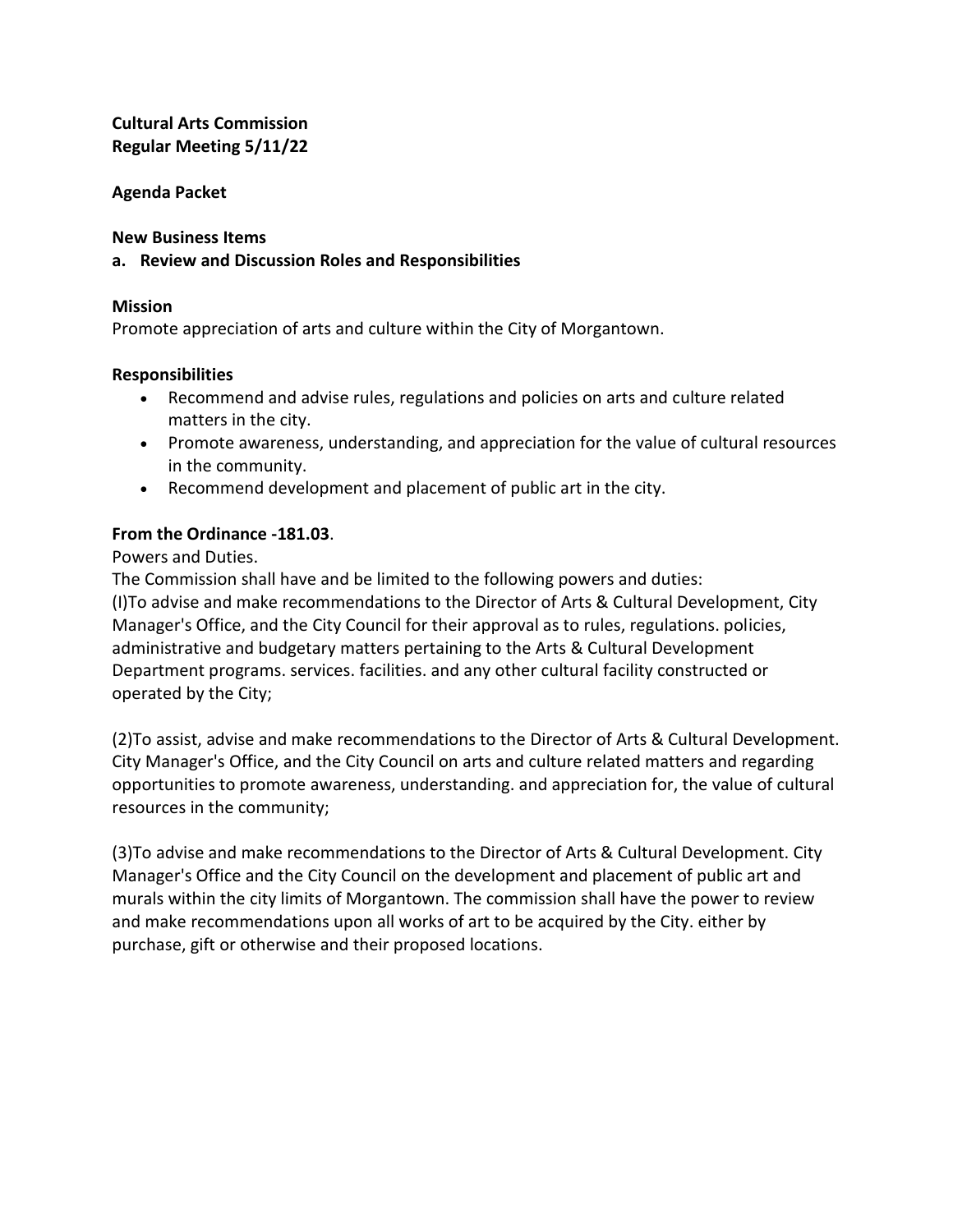#### **b. Review and Discussion Public Art Commission Process**

When funding is identified either by city budget, grant, or other opportunity, a specific public art project is identified.

A public call for artists is developed with complete information on the project, timeline, funding, and other aspects of the project. The call is published and distributed regionally so any interested artists may apply to be considered for the commission. It is an official RFQ process.

A public art advisory committee of community stakeholders, arts professionals, commission members, and staff is created for each specific project and involve community members directly tied to the specific location/area/context for the proposed public art project. The PAAC reviews applications, makes recommendations on selection of artists and works with selected artists on finalization of design concepts for the proposed work. The send recommendations for artists and subsequent artwork designs to the Cultural Arts Commission for review and consideration.

The Arts Commission reviews the work and recommendations of the PAAC to ensure fair processes were adhered to and that recommendations from the PAAC are in alignment with the goals and objectives of the Department, the City, and the community. Arts Commissioners serve on PAACs to participate in the process and to ensure the interests and ideas of the commission are represented throughout the process. The Arts Commission reviews and makes recommendations on selection of artists and final artwork designs based on the work of the Public Art Advisory Committee.

Staff develop and distribute the call for artists. Receive and distribute applications. Coordinate PAAC and Commission meetings and discussions. Correspond with artists. Work with contracted artists in artwork development and completion.

#### **c. Review and Discussion HRMP Rental Fees**

The rental fee schedule for renting Hazel Ruby McQuain Park and the Ruby Amphitheater were presented to the Arts Commission at the 12/7/21 meeting. In response to a request from Commissioner Dulaney, we are bringing this back for review and discussion.

The current fee schedule, which is a baseline for pricing events is attached for your review and information. Staff still have the ability to package rentals and base fees on individual events and activities.

# **Ruby Amphitheater at Hazel Ruby McQuain Park** - Revised

| Wedding/Walk/Run/Non-Performance | $$250/$ % day | $$400$ /day |
|----------------------------------|---------------|-------------|
| $>1000$ people                   | $$400/$ % day | \$800/day   |

Note - A walk/run traveling through the park is free, however, subject to scheduling & re-routing.

*½ day = 4 hr. maximum 1 day = 8 hr. maximum additional hours billed at \$50/hr. Rental time must include load-in, set-up, event, load-out, and clean up.*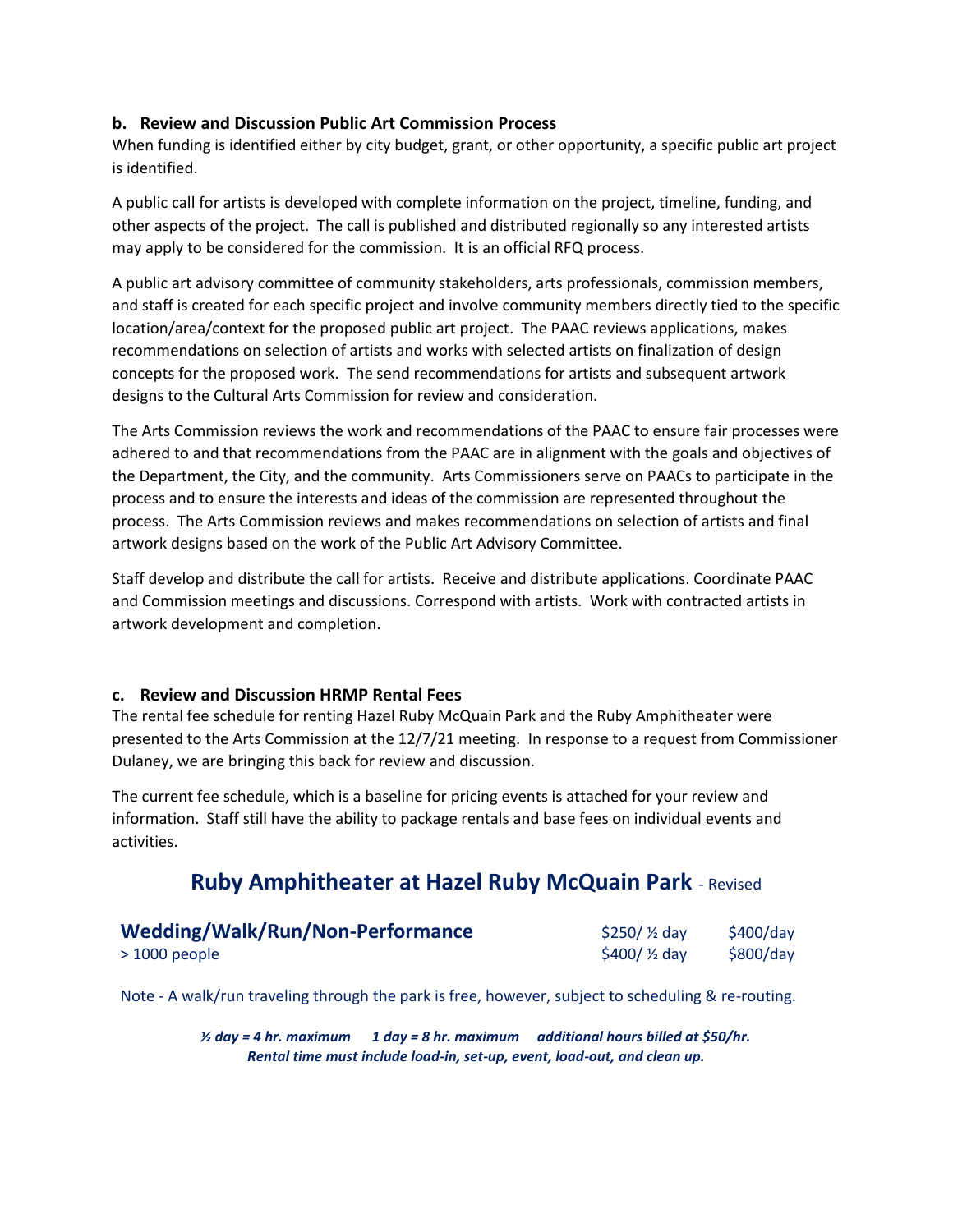| <b>Additional Facilities and Services</b>      |                                                                    |  |  |
|------------------------------------------------|--------------------------------------------------------------------|--|--|
| <b>HRMP Depot</b>                              | \$150 or >1000 people \$250                                        |  |  |
| <b>Metered Parking Spaces</b>                  | \$500 or \$25/per space                                            |  |  |
| <b>HRMP Green Room</b>                         | \$100                                                              |  |  |
| <b>Walnut Street Landing &amp; Parking Lot</b> | \$400 or \$25/per space                                            |  |  |
| <b>Sound &amp; Lighting support</b>            |                                                                    |  |  |
| <b>Basic Power to Stage</b>                    | Included                                                           |  |  |
| Additional Power, microphones & sound support  | \$200/ $\frac{1}{2}$ day<br>\$400/day<br>additional hours \$50/hr. |  |  |

**Minimum rental is ½ day (4 hrs.). Additional time will be charged at an hourly rate.** *ALL ticketed events rentals require rental fee, % of ticket sales/registration fees, & % of concessions, if any.*

| <i>*</i> Concerts & Special Events | \$500/ $\frac{1}{2}$ day | \$800/day \$1,200/extended day  |
|------------------------------------|--------------------------|---------------------------------|
| $>1000$ ppl                        | \$750/ $\frac{1}{2}$ day | \$1000/day \$1,500/extended day |

*½ day = 4 hr. maximum 1 day = 8 hr. maximum Extended day = 18 hrs. Additional hours \$100/hr. Rental time must include load-in, set-up, event, load-out, and clean up.*

| <b>Additional Facilities and Services</b>      |                                               |
|------------------------------------------------|-----------------------------------------------|
| <b>HRMP Depot</b>                              | \$150 or included with extended day rental    |
| <b>Metered Parking Spaces</b>                  | \$500 or \$25/per space                       |
| <b>HRMP Green Room</b>                         | \$100 or included with extended day rental    |
| <b>Walnut Street Landing &amp; Parking Lot</b> | \$400 or \$25/per space                       |
| <b>Sound &amp; Lighting support</b>            |                                               |
| <b>Basic Power to Stage</b>                    | <b>Included</b>                               |
| Additional Power, mics & sound support         | \$200/ 1/2 day \$400/day \$1,000/extended day |
|                                                | additional hours \$50/hr.                     |

**Minimum rental is ½ day (4 hrs.). Additional time will be charged at an hourly rate.** *ALL ticketed events rentals require rental fee, % of ticket sales/registration fees, & % of concessions, if any.*

# **NONPROFIT RATES**

| <b>*Concerts &amp; Special Events</b> | \$250/ $\frac{1}{2}$ day | \$400/dav | \$600/extended day |
|---------------------------------------|--------------------------|-----------|--------------------|
| > 1000 ppl                            | $$375/$ % day            | \$500/day | \$750/extended day |

*½ day = 4 hr. maximum 1 day = 8 hr. maximum Extended day = 18 hrs. Additional hours \$50/hr. Rental time must include load-in, set-up, event, load-out, and clean up.*

| <b>Additional Facilities and Services</b> |
|-------------------------------------------|
| <b>HRMP Depot</b>                         |
| <b>Metered Parking Spaces</b>             |

\$100 or included with extended day rental \$500 or \$25/per space